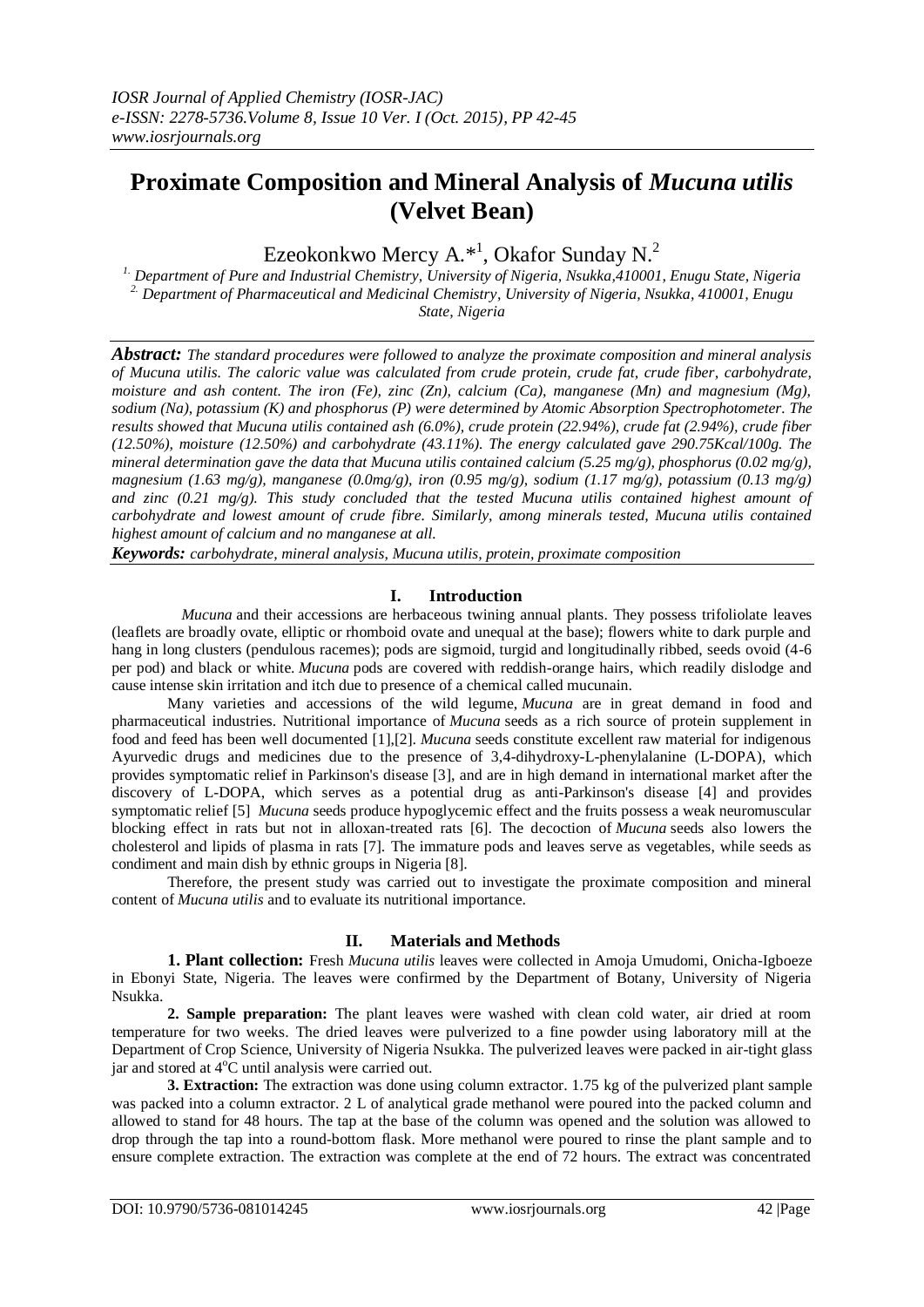using rotary evaporator at 75<sup>o</sup>C under reduced pressure to give a crude methanol extract of the leaves of *Mucuna utilis.*

# **4. Proximate Analysis**

**4.1 Determination of ash content:** This was done following the standard method by Association of Official Analytical Chemist (AOAC) [9]. A silica dish was heated to 600  $^{\circ}$ C, cooled and weighed. 2 g of the sample was transferred into the dish and weighed. The dish was placed in a muffle furnace and ashed (heated) at  $600^{\circ}$ C in a furnace for 3 hours an allowed to cool. The percentage ash content was calculated using the formula below [10]:

$$
\% \text{ ash } = \frac{\text{Weight of ash}}{\text{weight of fresh sample}} \times 100 \dots (1)
$$

**4.2 Determination of crude protein content:** This was done using the Micro-kjeldahl method. Oven dried ground plant material (0.5 g) was transferred into a 30 ml Kjedahl flask carefully and 15ml conc.  $H_2SO_4$ added. The catalyst (mixture of selenium oxide and  $CuSO<sub>4</sub>(1.0 g)$  was also added. This was heated cautiously on digestion rack under fume wood until a clear greenish solution appears. After the digestion, the mixture was heated for another 30 minutes and allowed to cool. About 10ml of distilled water was added to avoid caking and then transferred to the Kjeldahl distilled apparatus. 10ml of 40 % NaOH was added to the mixture and allowed to distil. The distillate was later titrated to first pink colour with 0.01MHCl and the concentration of protein calculated using the formula shown below [9]:

% Nitrogen =  $\frac{\text{time value} \times 14.1 \times 0.01 \times 100 \times 5}{1000 \times \text{weight of sample}}$  ... (2)

**4.3 Determination of crude fat Content:** This was done according to the method described by Janardharian and Lakshmanan, (1986) [11]. Soxhlet extractor was used. An extraction flask was thoroughly washed and dried in hot oven for 30 minutes. It was placed in a desiccator to cool. 2 g of the sample was weighed and transferred into rolled ashless filter paper and then placed inside the extractor thimble which was put inside the soxhlet extractor. Some petrol ether, about three quarter volume of the flask was added to the apparatus set up and then heated and allowed to run for 4 hours. The ether was recovered at the end of the extraction before the thimble was removed. The oil collected in the flask was dried at  $100^{\circ}$ C in an oven and then weighed.

% Fat = 
$$
\frac{C-B}{A}
$$
 × 100... (3)

Where:  $A = weight of empty flask$ 

 $B = weight of sample$ 

 $C$  = weight of flask + oil after drying

**4.4 Determination of crude fibre:** This was done according to the method outlined by Association of Official Analytical Chemist (AOAC) thus: pre-heated  $H_2SO_4$  (150ml) was added to 1.5 g of ground extract, then heated to boiling for 30 minutes, and then filtered. The residue was washed three times with hot water. To this was added 150ml pre-heated KOH and heated to boiling for 30 minutes and then filtered. The residue was washed three times with hot water, another three times with acetone. It was dried at  $103^{\circ}C$  for 1 hour, weighed (W<sub>2</sub>), heated at 500°C, and then weighed again (W<sub>3</sub>). The percentage of fibre was calculated using the formula as shown below:

% Fibre = 
$$
\frac{W_2 - W_3}{W_1}
$$
 × 100 ... (4)

Where:

 $W_1$  = weight of the ground sample

 $W_2$  = weight of residue after drying at 103 $\degree$ C

 $W_3$  = weight of ash

**4.5 Determination of moisture content:** 2 g of the ground extract were dried to a constant weight at  $600^{\circ}$ C in a hot air circulating oven for 24 hours. The moisture content was calculated as the difference in weight after drying as shown below:

% Moisture = 
$$
\frac{W_1 - W_2}{W_1}
$$
 × 100 ... (5)

Where:

 $W_1$  = weight of the ground sample

 $W_2$  = weight of dried sample

**4.6 Percentage of carbohydrate:** The percentage carbohydrate was calculated by using:

% Carbohydrate =  $100\%$  - (% protein + % fats + % moisture + % ash + % fibre)

**4.7 Energy calculation:** The percent calories in selected samples were calculated by multiplying the percentage of crude protein and carbohydrate with 4 and crude fat with 9. The values were then converted to calories per 100 gm of the sample.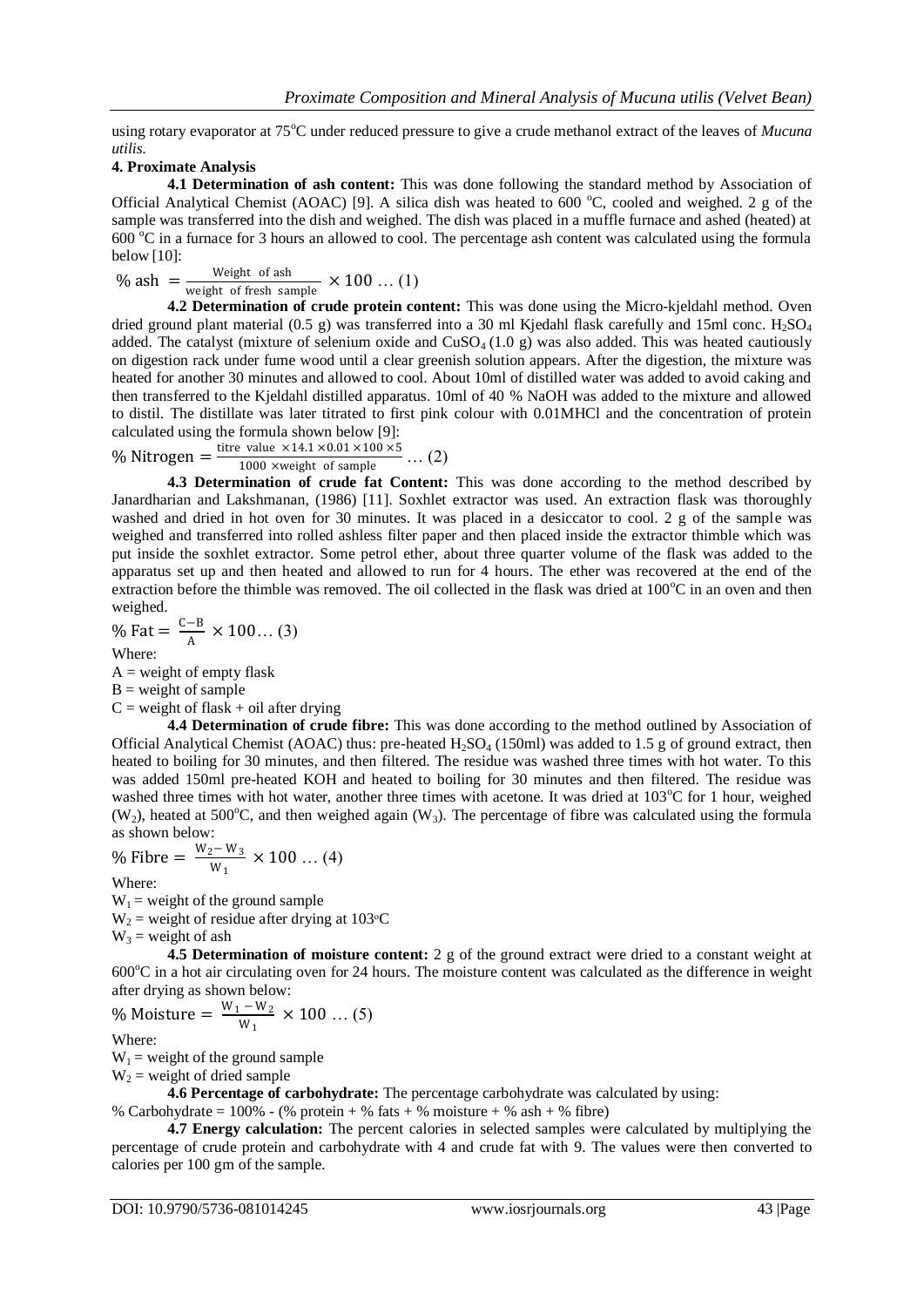#### **5. Mineral analysis**

0.5 g *Mucuna* leaves sample was digested using aqua regia (a freshly prepared mixture of nitric acid and hydrochloric acid in the ratio of 3:1 respectively).Then the mixture was made up to 250 ml in a beaker using distilled water. The resultant solution was analyzed for various cations contained in the mixture using Atomic Absorption Spectrophotometer. The various cations were determined after due calibration of the machine using each cation's standard. For example, calcium was put in a hollow cathode lamp and introduced into the atomic absorption spectrophotometer and the atomizer absorbed all the calcium ion. The light emission was detected by the detector and the calibration graph was plotted according to Beer-Lambert's law.

| <b>Table 1: Proximate composition of leaves of Mucuna utilis</b> |                    |                 |  |  |
|------------------------------------------------------------------|--------------------|-----------------|--|--|
| S/N                                                              | <b>Nutrients</b>   | % Composition   |  |  |
| 1.                                                               | Moisture           | 12.50           |  |  |
| 2.                                                               | Ash                | 6.00            |  |  |
| 3.                                                               | Crude protein      | 22.94           |  |  |
| 4.                                                               | Crude fat          | 2.95            |  |  |
| 5.                                                               | Crude fibre        | 12.50           |  |  |
| 6.                                                               | Total carbohydrate | 43.11           |  |  |
| 7.                                                               | Energy             | 290.75Kcal/100g |  |  |

**III. Results and Discussion**

Using standard procedures, the nutritive values of *Mucuna utilis* were evaluated by determining the proximate composition of the leaves as shown in Table 1. The result showed the moisture content of *Mucuna utilis* to be 12.50 %, indicating high shelf life of the fresh plant hence long storage would not lead to much spoilage due to its susceptibility to microbial attack, especially after drying.

The ash content was found to be 6.0 %. According to Onwuka, 2005, the ash content is generally taken to be a measure of the mineral content of the original food [12]. The results showed that the leaves are rich in carbohydrate (43.11 %), comparable to what Ujowundu *et al* [13] found out. The energy in Kcal/100 g was found to be 290.75. Other results showed crude protein (22.94%), crude fat (2.94%) and crude fibre (12.50 %).

The recommended dietary allowance (RDA) crude fibre in food or plant is an indication of the level of non-digestible carbohydrate (cellulose) and lignin. They are needed in the diet to aid digestion and absorption of glucose and fat. Research has also found out that increased intake of dietary fibre can have beneficial effects against chronic diseases, such as cardiovascular diseases, diverticulosis, diabetes and colon cancer [14]. However, food fiber could displace nutrients, slow down the intake of food by requiring more chewing, reduce absorption of nutrients, and result in insufficient energy for growth in children [15]. The crude fibre was in line with the findings of Ujowundu *et al* [13].

The recommended dietary allowance (RDA) for protein is 56 g for individual weighing 70 kg and 46 g for adult weighing 50 kg; children may consume 2 kg/day. *Mucuna utilis* is a good source of protein that when supplemented with animal protein, the body will be adequately enriched with protein.

| Table 2: Mineral element analysis |                        |                      |  |  |
|-----------------------------------|------------------------|----------------------|--|--|
| S/N                               | <b>Mineral Element</b> | Composition $(mg/g)$ |  |  |
|                                   | Calcium                | 5.25                 |  |  |
| 2.                                | Phosphorus             | 0.02                 |  |  |
| 3.                                | Magnesium              | 1.63                 |  |  |
| 4.                                | Manganese              | Nil                  |  |  |
| 5.                                | Iron                   | 0.95                 |  |  |
| 6.                                | Sodium                 | 1.17                 |  |  |
| 7.                                | Potassium              | 0.13                 |  |  |
| 8.                                | Zinc                   | 0.21                 |  |  |

The mineral element analysis  $(mg/g)$  shown in Table 2 include: Ca (5.25), P (0.02), Mg (1.69), Fe (0.95), Na (1.17), K (0.13) and Zn (0.21). Manganese was nil. Among all the mineral elements analyzed, calcium exhibited the highest value (5.23mg/g).

Calcium is essential for bone and teeth formation and development, blood clotting and for normal functioning of heart, nervous system and muscles. Calcium deficiency can lead to rickets, osteomalacia and tooth decay [16]. Magnesium is needed for healthy bones and blood vessels, aids muscle function, nerve transmission and energy formation. The daily requirement is 300 - 400 mg per day.

Though the values for this minerals in *Mucuna* plant are far below their normal daily requirement, the plant, in addition to other sources, can serve as a good supplement for these minerals